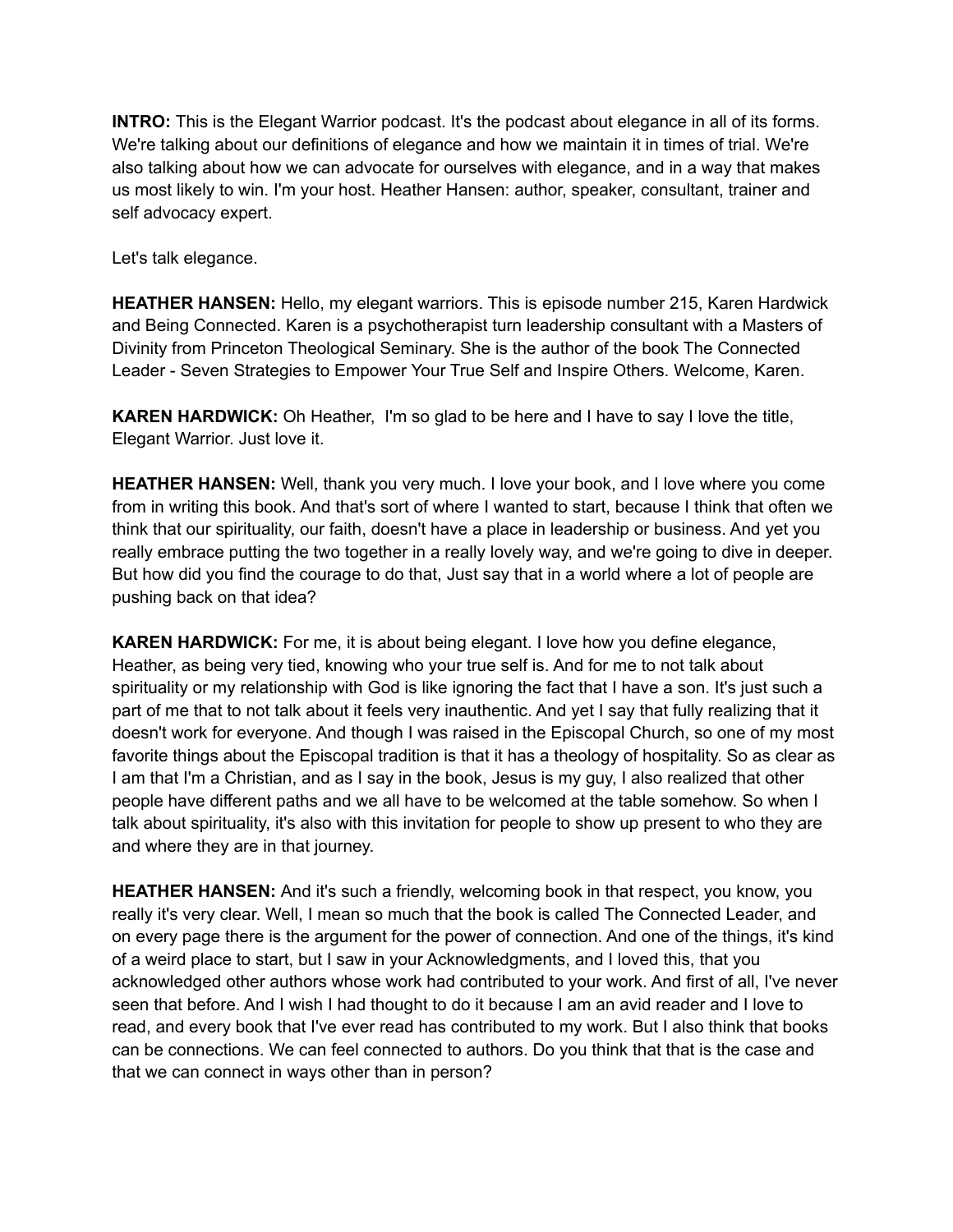**KAREN HARDWICK:** I think so. I really do. If you were to come to my house, you would see honestly, I have a sickness because, I have a lot of sicknesses, but one of them is that there's like 68 books on my nightstand and 244 in my keeping room. And one of the things about social media, like I have this love hate relationship with social media, is that it leads us to really cool people. That that's how you and I met. And now when I read someone's work, I get to reach out to them and oftentimes be connected, right? Isn't that wonderful?

**HEATHER HANSEN:** Oh, it's, I feel the same way. I mean, that's how I got you in this podcast. And there's so many authors that otherwise, and I grew up obsessed with books and never could speak to the authors I wanted to speak to. And so this idea that I can just reach out and sometimes they respond, and sometimes they come on and sometimes we can have these conversations. They build connections that begin with the book. You know, you feel like you if you're lucky and the book is a one that speaks to you, you feel like you know the author, and you start to feel that connection. So I just loved that you did that, and I thought it really reflected how much you love to read and how connected you are to those authors.

**SPONSOR:** Today's episode is brought to you by me. As good as I am at selling my case in the courtroom, as good as I am making a case for my clients and my evidence in the courtroom, I sometimes forget to sell myself, and I want to make sure that you all know exactly how I serve people like you.

So I do a couple of things. I go into companies into associations, and I give keynotes or trainings or master classes, on how you can make the case for your team, for your ideas, for your leadership, for your products and for your services. And we talk about things like credibility, and seeing things from another perspective, and using evidence and overcoming objections. And so I do that for all kinds of groups, like Google, and LVMH, and the American Medical Association, and SavATree. But I also work with some people one on one, and with those clients, those people, I tell them all of the ways that they can use the tools I used in the courtroom to make the case for themselves, to make the case for more money, more resources, more time off, the ability to work from home.

So whether you work in a big organization and your leader, who needs someone to come in and work with your team, or whether you're an individual who wants someone to help you to sell more houses, or be a better teacher, or get more raises, I am the person for you. If you're interested, there's a link in the show notes for us to have a chat. I would love to talk with you about all the ways that I can help you to make the case for yourself and your dreams.

Now back to the show..

**HEATHER HANSEN:** On page, well it's in the introduction to the book actually, it's in the section called Connection As a Superpower. You say, "the ability to deepen connection lies in awakening to self discovery. Period. That is why self discovery is so important." Tell me a little bit more about that.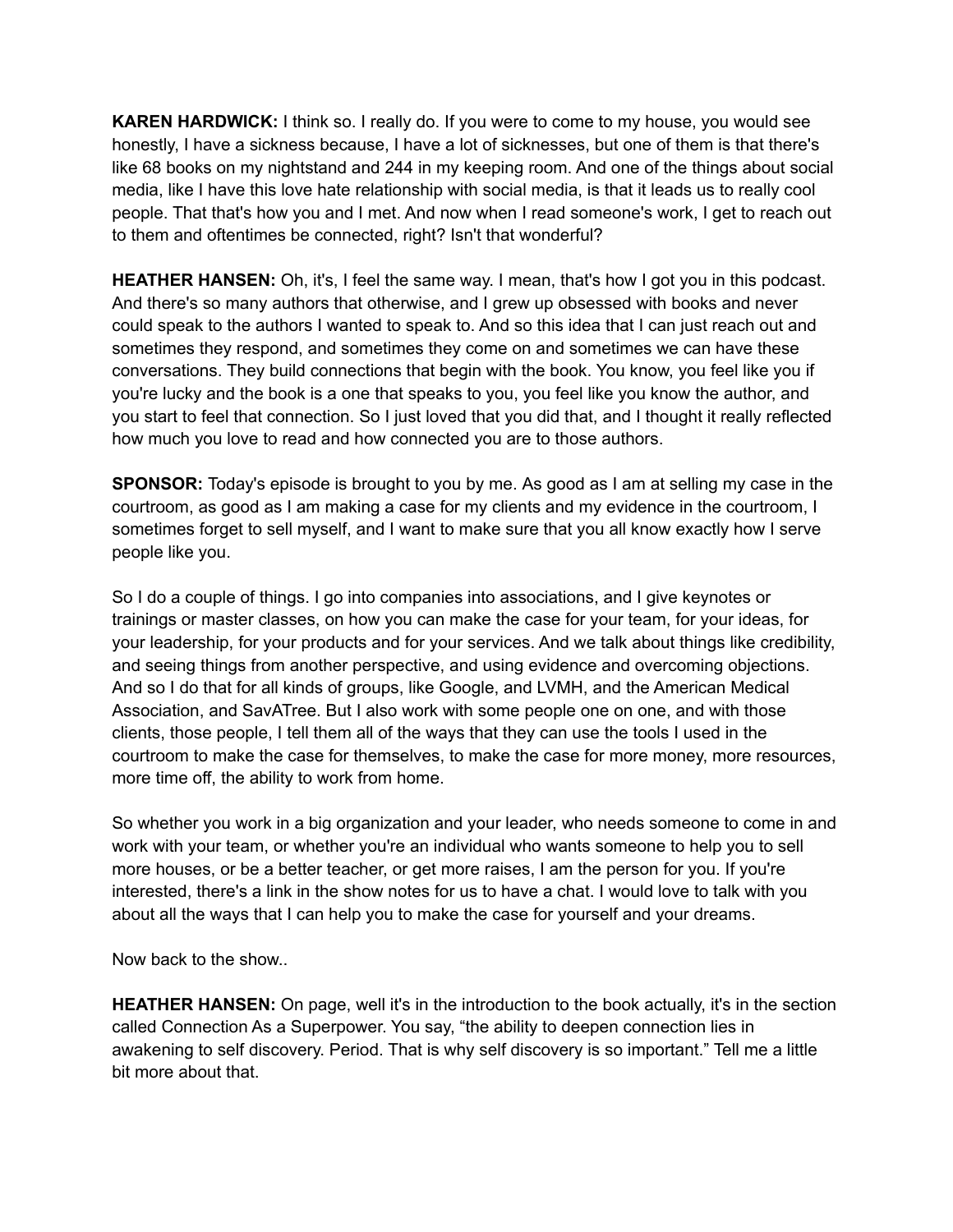**KAREN HARDWICK:** Mm, it's the hardest work, right? How do we dive deeply into ourselves in a way that's rigorously honest? Because I do believe, and this is learned over many years, right? I mean, this is not like, we don't like wake up in our twenties thinking all of these things. But this is about the journey. Life is messy, and one of the things I've learned over the many, many moons is we truly can't connect to other people, or do even a spiritual presence, without honestly diving deeply into who we are. In order to have healthy, sustainable connections that are really meaningful, we have to be able to show up with our mess, with our vulnerability, with also our discernment, right? You and I chatted about this a little bit on social media. You were posting about vulnerability, and we were talking about how important it is. And discernment also has to ride shotgun with that. So us humans are wired to connect, our brains are neurologically wired to connect. And so many of us don't know how to do that in healthy ways, or we think we are, and then we wind up in toxic relationships. Or we think we're connecting and we're really hustling for approval. So how do we slow that whole process down and figure out, with the grace of God and the people in our tribe, who we truly are, who our true self is?

**HEATHER HANSEN:** Yeah, and I think that that is, we are wired to connect, but without doing that work, the inner work which may be less wired to do right? We are wired to connect with each other, but maybe that we're less wired to really do that deep work. But without it, those connections just can't be the same.

**KAREN HARDWICK:** No they really can't and it takes time and it's not a one and done. This is a lifelong journey. We think we're connecting, we think we're being really honest. And then something happens in our life where you're awakened even more deeply, and you realize, Okay, I've got to peel another layer back. I've got to learn something else about myself. So I invite people to do this all the time with tremendous self compassion, to do this very softly.

**HEATHER HANSEN:** I love that idea of doing it softly and understanding that it takes time. You know, so many of my clients right now are obsessed with time and feeling time famine and feeling like there's just not enough time. And so when they hear this takes time, there's probably some frustration. What do you say to that? To people who are like, "time is the one thing that I just feel like I don't have"?

**KAREN HARDWICK:** Mhm, yeah, and we all only get 24/7 of however many days we have on this Earth, so it's a very precious resource. In the 12 step rooms, we say time takes time and there's no way to rush the process. And I hate that. I hate that for me, I hate that for you, I hate that for your clients and my clients. But time takes time. And the interesting thing is, the busier I sometimes feel, the more time I actually have to take Heather, to do nothing. To rest, to meditate, to do those things that feel like, Oh my goodness, I'm not being productive. But we have to give into that rest.

**HEATHER HANSEN:** Well, we have to choose it right? We have to choose it, and I think that that's that's a big part of- People feel like, in other aspects of their life, you know, they realize they don't have all the money in the world, and so they have to choose what they're going to buy. And they don't have stomachs that are never ending and so they have to choose what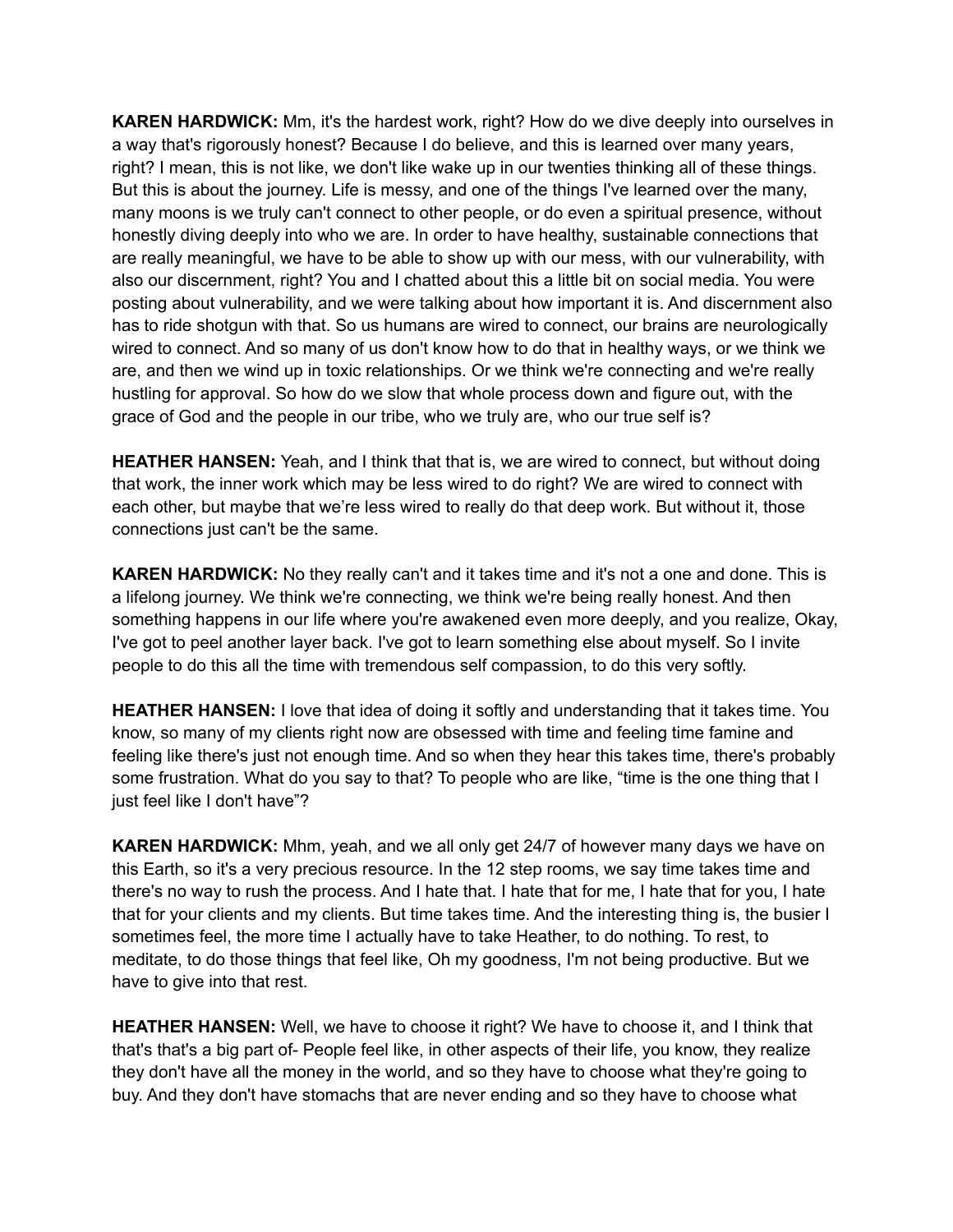they're going to eat. But when it comes to time, we seem to think that we don't have to choose, and you have to choose to take the time to make connections. You have to choose to take the time to do the seven steps, the Seven Strategies of Connection, that we're going to talk about in your book. But it's a choice that they have to make. And it really feeds into the first strategy of connection, which is to connect consciously, because that, too, is choosing to do so right?

**KAREN HARDWICK:** Life is a series of choices, right? I mean, we have more agency, then we sometimes give ourselves credit for. We're making choices as human beings, even when we realize we're not making choices. Like, I'm choosing to be on this podcast right now, which is a huge priority for me to deepen our connection. But that necessarily means that neither you or I are doing anything else right now, so every choice means we're choosing something over another thing.

**HEATHER HANSEN:** That's right, it's, it's you've got to know that you're choosing because you're always choosing, always, and that to a lot of people just stresses them out. But when you talk about connecting consciously, and that's the first of your seven strategies of connection, you talk- and this is on page 33, when you talk about the connection reflection for strategy one. You say Come to your work every day with an intentionality to slow down, hit the pause button and be mindfully present to the work and people. One conversation at a time, one email at a time, one meeting at a time. And it's just perfect for this conversation. Why is that mindfulness so important to connection specifically?

**KAREN HARDWICK:** It's a pretty radical thing to do one thing at a time in this world that is calling us to multitask constantly. The more we do one thing at a time, Heather, the more present we are. So if I was focused on looking at my phone while I'm talking to you, the richness of what we're doing here together and wherever it's going to lead would not be as powerful. It's hard to put other things aside and just be present, but it gives us such a richness.

**HEATHER HANSEN:** Yeah, it's so it reminds me of a quote from one of my favorite books. It's called You're Not Listening by Kate Murphy. And she said, You don't have to act like you're paying attention if you're paying attention, and I think that that is what we're talking about here. You know, one thing at a time in conversation, paying attention, not pretending to pay attention not, you know, trying to make eye contact while you're thinking about something else. And that really does allow for the connection.

And it also perfectly leads to your next one of the Seven Strategies, which is listening deeply. And Karen, I can't tell you. I mean, I don't profess to be the best listener, but I work at it, and I work at it hard because I know the value of listening. And so many people come to me and they want coaching on presentation skills. How can I speak? How can I be on stage? How can I be on camera? But really, if they worked on these listening skills and what you talk about in this chapter of the book, their presentation skills, their influence, their charisma, just they're energy would be so much better. How did you see the value of listening so clearly?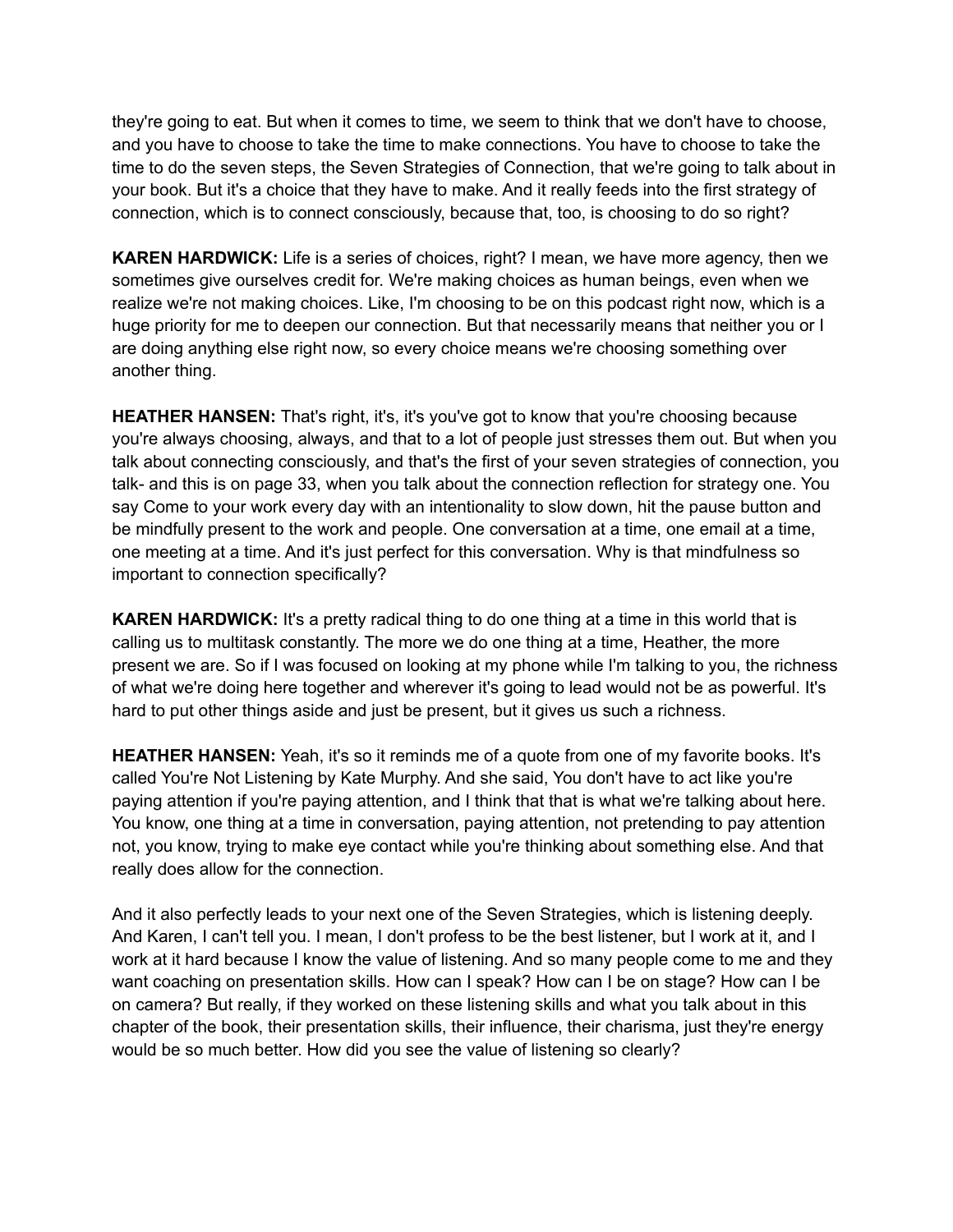**KAREN HARDWICK:** I think it came to me, Heather, through my own life experiences, it was always something very important to me. So I trained as a therapist, went to seminary to be an Episcopal priest. If you're not listening in those professions, you're a little bit behind the eight ball. However, it was also something taught to me in my childhood, my mother did it beautifully. However, it wasn't until I had some really big challenges in my adult life. like when I was diagnosed with breast cancer nine years ago, that that became even more important. Like if I'm going to listen to the world and listen to other people, I necessarily have to learn how to listen more deeply to me. So all the things I talk about in terms of connection have to start with ourselves. I can't listen to others if I'm not listening to myself.

**HEATHER HANSEN:** Oh my gosh, You're, I mean, you're preaching to the choir because I talk about the inner jury. We have to persuade our inner jury first. And so that' exactly right. I mean, everything that we want to give to others we must give to ourselves, including the listening. I have to tell you, Karen, one of my favorite stories in the book is the Praying Mantis story in this chapter, can you tell the listeners about your story of the Praying Mantis?

**KAREN HARDWICK:** Yeah. So on the day that I was diagnosed with breast cancer, I was in Ohio with my husband and our then 10 year old son, and I got the news in the hotel room. You know, as you can imagine, for a mom of a 10 year old boy, the news was just shattering because the first thing I thought of is, I can't die. So I went down, t's strange how we do these things while our world is collapsing. So I get this news and then what do I do? I go down to the pool at the hotel where my son is swimming because life goes on. And he's swimming like nothing happened and he doesn't know, and I'm sitting there and a Praying Mantis landed on me. And Matthew saw me trying to swap this bug away, and he's like, Mom, that's a Praying Mantis! Okay, who knew that? But he did. And it was meaningful to me because it seemed odd.

And so here's listening deeply, I decided to listen to my question, which was like, Why would a praying mantis land on me like, now of all times in the middle of Ohio? And when I did some research on it, the spiritual symbolism of a praying Mantis was really meaningful. The praying Mantis goes really quiet and maintains a prayer position before they go into battle. And I believe that that was sent to me to remind me of how prayerful and quiet I'm going to need to be in order to do the battle I was about to do.

**HEATHER HANSEN:** It's such a great story, and it would not have come to you had you not been paying attention and listening. And listening to that inner voice, and listening to that inner voice that led you to look up the meaning of a praying Mantis. I mean, there's so much there that takes mindfulness in order for those gifts to have been manifested for you.

**KAREN HARDWICK:** It was just, you know, when we listen to ourselves that we never really quite know what we're going to get. So I remember when I was, um hearing Go look up what praying Mantis means. But Heather, honestly, I was afraid. Because I thought, Well, what happens if it means, like, imminent death?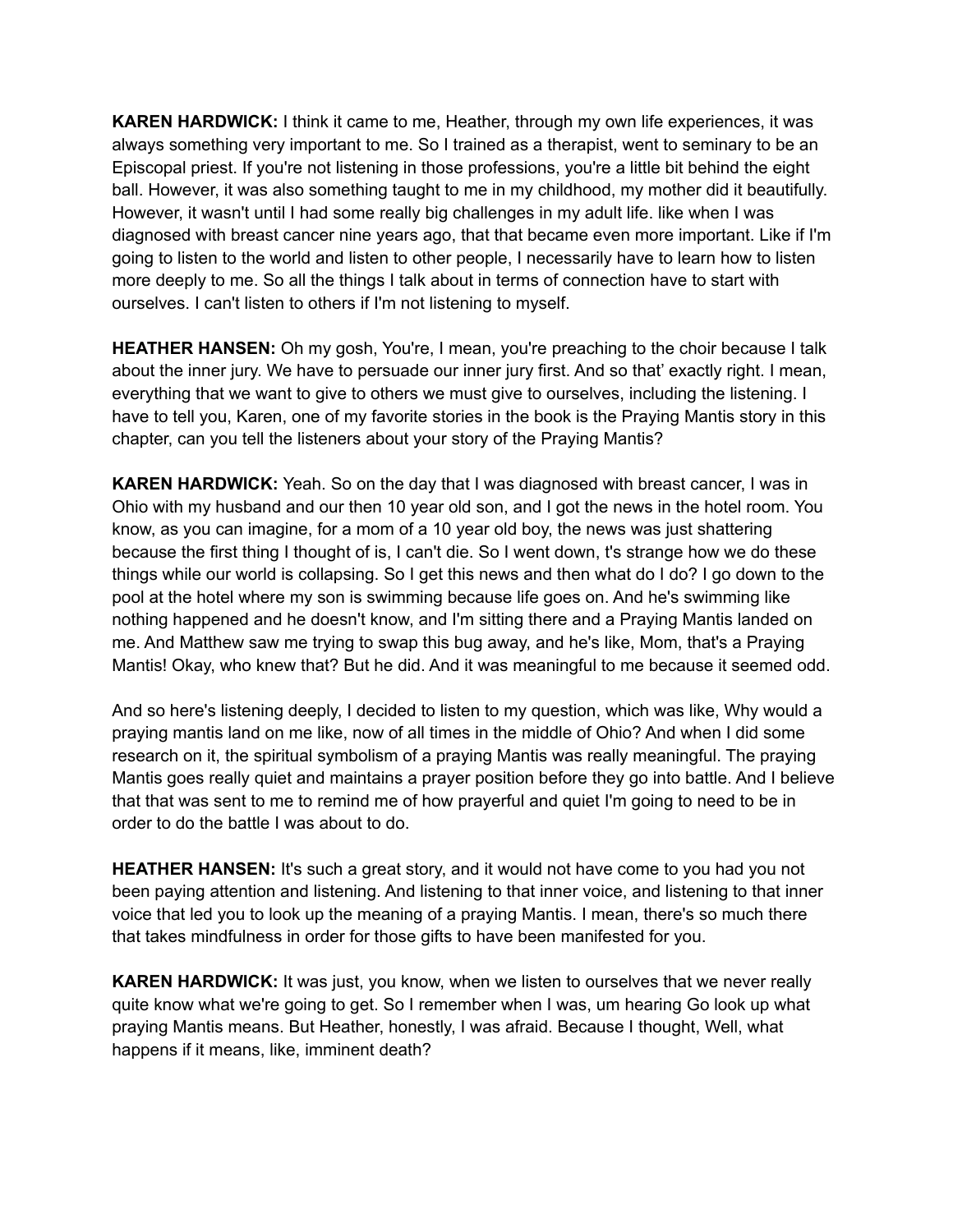**HEATHER HANSEN:** Yeah, of course. Of course. Yeah. You'd have to spin some sort of story about that, right? Oh, my gosh. Yeah, that's a really powerful story in the book. Now, the next tool is, exhibit empathy, but not too much. So tell us about that.

**KAREN HARDWICK:** I am an empathy-holic. It is. My empathy is my superpower, but it also can unravel me. And so I believe that in order for empathy to be really as powerful as it can be, we first have to show it to ourselves, that self compassion, that really soft self love. And we also have to learn that empathy doesn't mean I'm going to fix someone, or rescue, or address the problem, or step in with my superhero cape. Along with empathy comes the ability to tell somebody, "You've got this like I'm with you. I'm feeling this with you. I'm keeping sacred space with you, and I trust that you can find your own way." So it's that whole dance we do between showing care and also having boundaries that are healthy and flexible and protective of our space and somebody else's journey.

**HEATHER HANSEN:** Yeah, and that chapter, You know, one of the things about this book. I mean, it's a wonderful book, but it's chock full. I mean, that chapter especially, is just chock full of tools and ideas, and you've got the ABCs of empathy and you've got the buzz words. I mean, it's just, that chapter in and of itself is worth the price of the book, you know, to really dive into it. It's truly phenomenal.

I love, though, the next tool celebrates curiosity. Because curiosity is one of the five Cs of an advocate. I always say that people think, you know, when I tell people I'm a trial attorney or was a trial attorney, they often will say, "Oh, I should have been a trial attorney, I'd like to argue." But we don't win our cases by arguing. We win by asking questions and showing curiosity and being curious. And, um, you know, you really dive into celebrating curiosity, which is more than just being curious. So tell us why celebrating curiosity is so important to being connected.

**KAREN HARDWICK:** So that chapter in your book, Elegant Warrior I really highlighted a great deal of because I was hoping we'd have a chance to talk about the gift of curiosity. Oftentimes, I will say to the leaders I work with, asking questions doesn't mean that the person on the receiving end of your questions feels like they're on the witness stand. Like questions are not supposed to push somebody back on their heels. It's supposed to be an invitation. Like "Tell me what you want me to know. Tell me more," right? You talk about the judges story in your book, it's beautiful.

**HEATHER HANSEN:** Yes, but so do you. I mean, it's very similar, you've got Tell Me More on page 89. I mean, we're both saying the same things which I loved, but yes, yes.

**KAREN HARDWICK:** So, curiosity, I look at it. Look, I don't do any of these seven strategies anywhere near perfect. Like my son will literally pick up the book and say, "you're not exhibiting empathy right now."

**HEATHER HANSEN:** I love it.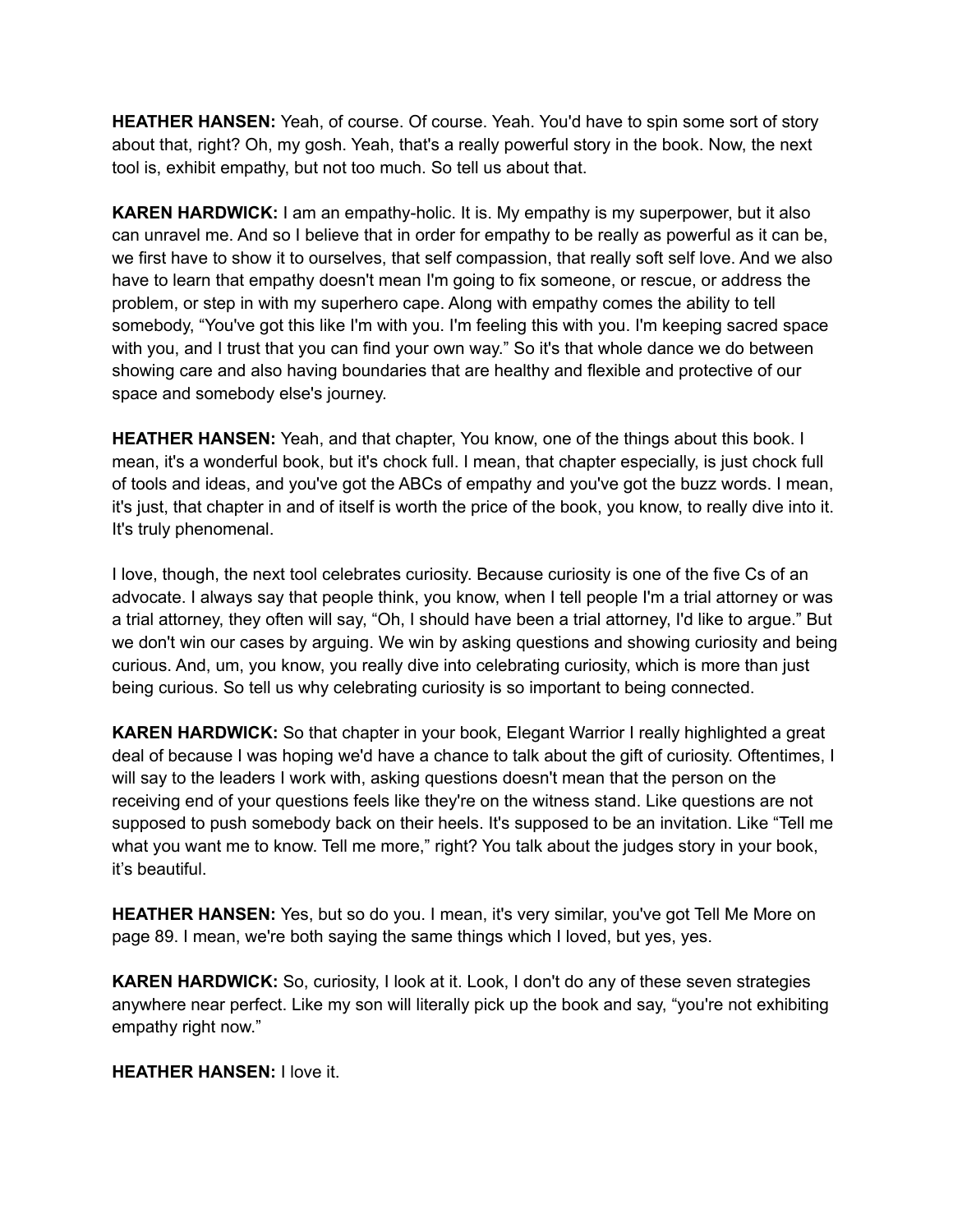**KAREN HARDWICK:** However, with curiosity, I always say it's an invitation. The questions are supposed to be to help people discover, to feel safe, to dive within themselves, and to take some risks. Like a perfectly legitimate answer to a question is, I don't know. Let's figure it out together, right?

**HEATHER HANSEN:** Yeah, and I think that your point is really well made, that questions can serve so many purposes. I teach my people that you can sometimes question to tie people down and make a point and to challenge. But that's not curious, those aren't curious questions. Those are cross examination. When I'm cross examining, I'm not curious, I already know my answers. I am trying to do something very different with those questions than I am with the questions that are meant to connect. And that's what you're talking about here. The questions that are meant to connect are the curious questions.

And then you throw in this little thing in this chapter that has stayed with me ever since I've read the book. And in this chapter you talk about finding ways to step into the Sacred Awe. Tell the listeners about the Sacred Awe.

**KAREN HARDWICK:** I want to ask you a question about that, If I may, though. What about that, the Sacred Awe was so important to you, Heather?

**HEATHER HANSEN:** I feel like one of the things that I aspire to is spending more time in wondern instead of knowing. And I and I can slip into it, you know, this weekend I was at an event. And I purposefully at the beginning, I could feel my attitude, sort of meh, at the beginning. But I said to myself, What can I learn here? What? You know, I want to be in wonder. I want to be open to things instead of closed down. I want to be always wondering, what am I missing? You know, it's one of the questions that I often tell people to ask, What am I missing? And so and I just love the word 'awe', I think it's a juicy word. And so the sacred awe I mean, that just put everything together for me.

**KAREN HARDWICK:** You know, I think that God is in everything, and part of the Sacred Awe is unpacking the ordinary glorious moments of every day. I mean, the fact that we're here, that we're breathing, that we're safe, that there's so many things we can go on and on about that we are grateful for right in this very moment. This is a spectacular moment.

**HEATHER HANSEN:** Well, and I think that that's part of it. I love gratitude and gratitude, journals and all of that. But I think that we say it so much that it doesn't have the same meaning as to be in awe of it. Like I'm grateful for my feet. But like I'm in awe that they can walk five miles a day with the dog. All these little bones, like when you really start to think about these things, you go beyond gratitude and you get into wonder and awe about all of the things in our lives. And so I thought that that part of the chapter was such a great reminder of that, and just a great thing to remember as we go through our days.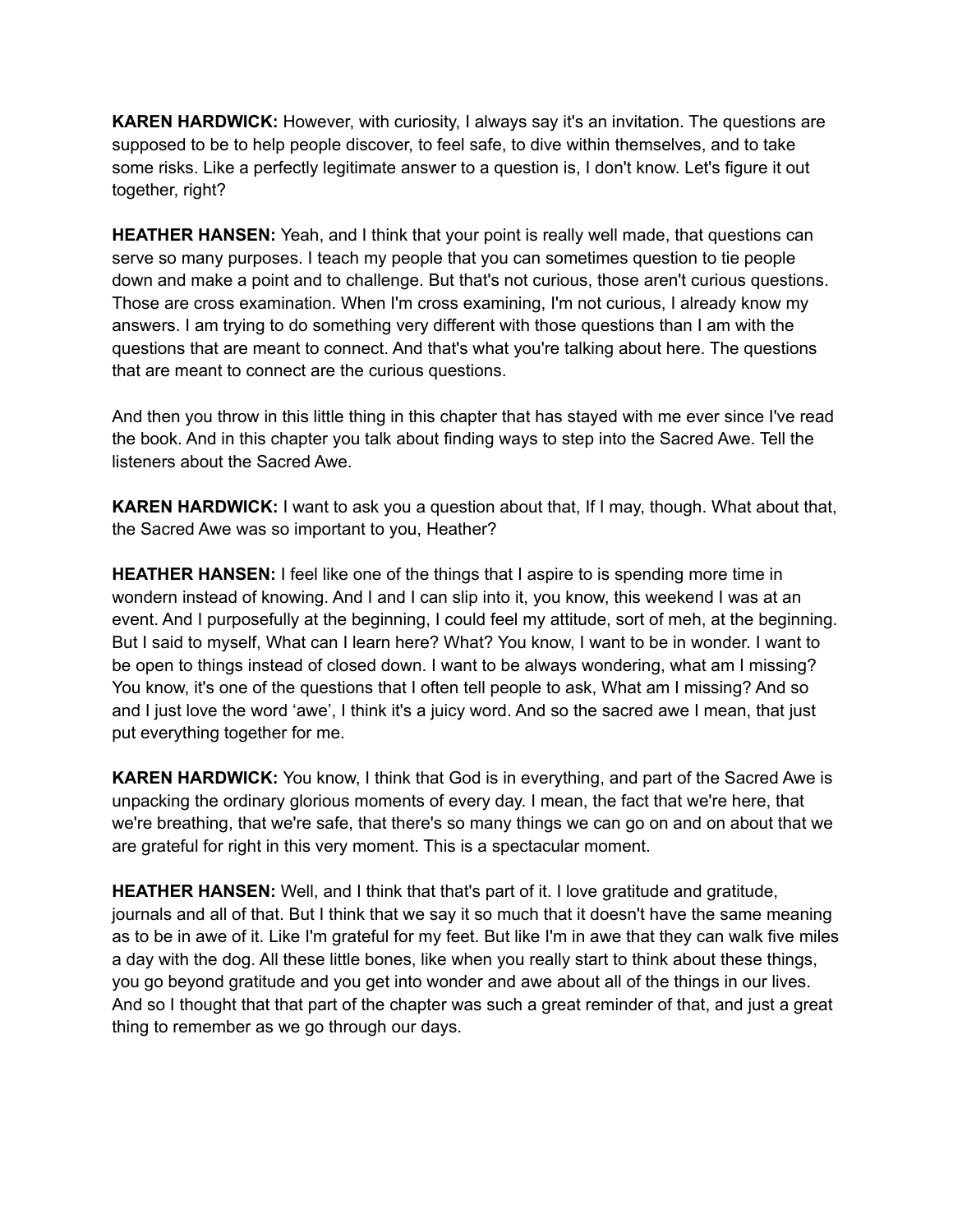**KAREN HARDWICK:** Look, life is really messy, right? I mean, it's messy. We're all carrying a whole variety of stuff. And yet I do believe we live in the middle of the miraculous. And part of our job is to be intentional about noticing as much of that as we can.

**HEATHER HANSEN:** Well, and I think that's something that you have done is not just notice it, but give people a way to point it out and to talk about it and to honor it and so that we can continue to sort of, you know, with the things that we focus on grow. And so this entire book, we're not gonna have time to go through all seven of the strategies of connection guys. But they are beautiful, the three that we haven't talked about are Demonstrate Accountability, Navigates Chaos, and Walks with Confidence.

And you want to get this book for the conversation about the sacred awe, for the conversation about the praying mantis, for the conversation, the big, juicy chapter on exhibiting empathy. But it is a beautiful book, Karen, and one that is going to impact your leaders for years to come. What do you think, you know, you have worked with leaders for so many years across so many different types of business. And before we wrap up, this is a question that I wanted to make sure I asked you. What do you think is the biggest roadblock towards connection for those leaders that you work with. Is there one thing or one of the seven strategies that they struggle with more than others?

**KAREN HARDWICK:** I'm going to say it's about a leaders inability to do the courageous inside work, to connect consciously. Connecting consciously in that whole self discovery process is so difficult. And were such masters at self deception and denial. And the more successful that people become, the more the outside trappings kind of protect them from that. "Why do I have to look at anything? Look at how much money I make. Look at my position. Look at my role." So I think the great resignation didn't just happen. We have been creating this for a long time. So the great resignation can actually morph into the great awakening as more and more leaders realize that the work and their businesses is really about looking on the inside and not just to the outside for a solution.

**HEATHER HANSEN:** Yeah, I love that. I love that you go back to where you started. I mean, your answer to that question is where the book started and the importance of self discovery and and the research backs it up. I mean, HBR did an article recently about self awareness being one of the key traits of a leader. And so, you know, the way that you lead this book and it's inherent in every page of the book. So guys, we'll have a link to the book in the show notes. The book is The Connected Leader: Seven Strategies to Empower Your True Self and Inspire Others.

Karen, before we let you go, we want to make sure that we ask you the same three questions that we ask every guest. And the first question is about elegance. And you so kindly pointed out my definition of elegance as we began. But the root of that word is to choose. And so we believe that you choose your elegance. What does that word mean to you?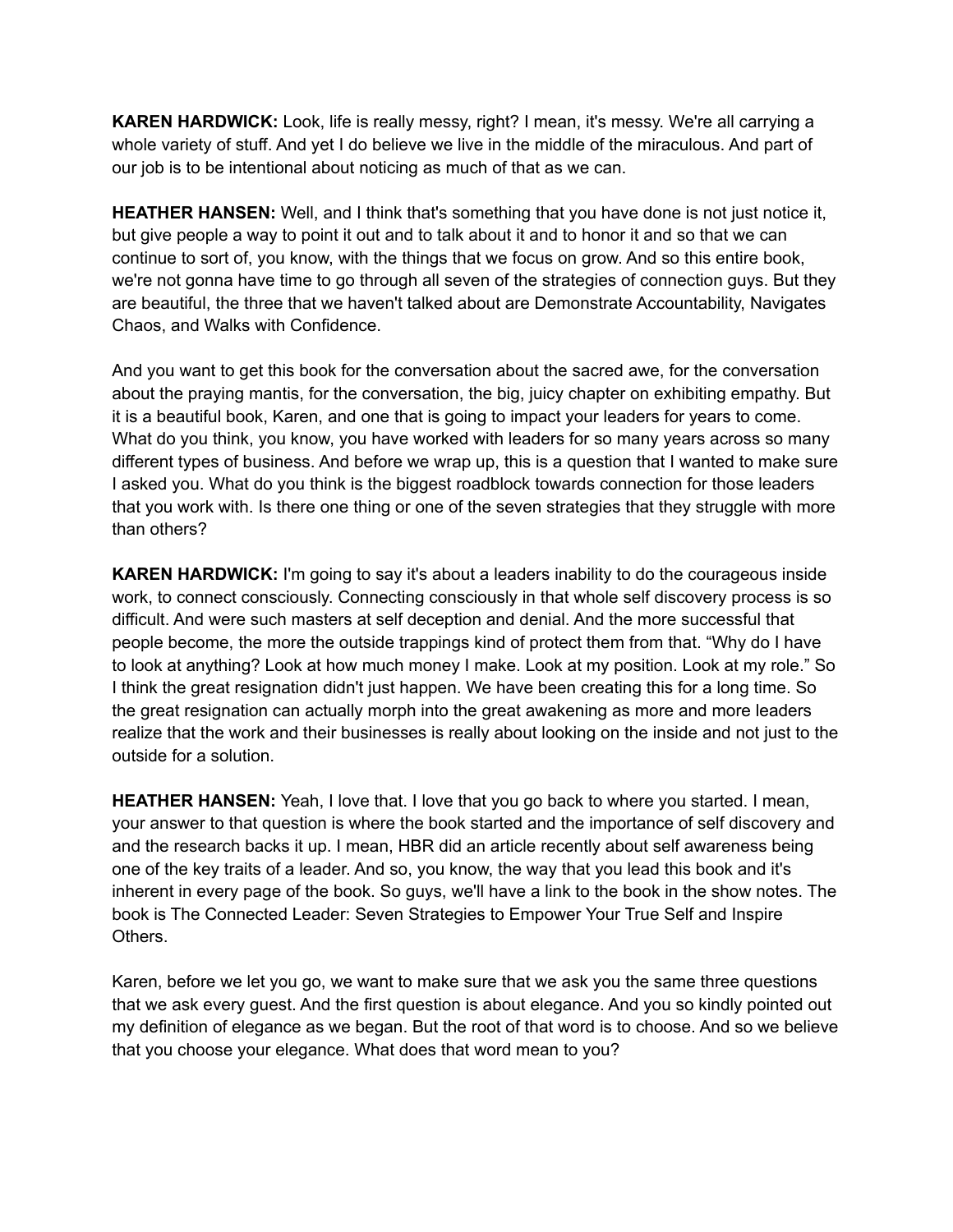**KAREN HARDWICK:** Yeah, I gave a lot of thought to this Heather. I reread your book last night. For me, elegance means showing up real graciously, honestly and also saying "I am authentic. And in that authenticity, I want to be able to tell my story in ways that inspires other people." I had to laugh because I got this email from somebody who had spoken to me a couple of days ago and in the email Heather, they said "I was so starstruck when I spoke to you, Karen, that I could hardly speak." And this is the elegance part for me, that made me laugh because I'm thinking, if only they could see right? Real and raw, and I try to show up as real and raw as possible because I think in that there is a gift of elegance

**HEATHER HANSEN:** Well, and I think that part of that email from that person is probably that they saw the best in themselves and you. You know, you showed them. But I think that that's often the case. And so I think that that is, it is beautiful that you received that and probably helped that person with a little bit of self discovery, too. So it's lovely.

So the next question is, what book, other than your own, would you recommend for my listeners?

**KAREN HARDWICK:** So I recently read, last weekend actually, it was snowing here in Atlanta, it was a perfect weekend to just read, a book by Sarah Sentilles called Stranger Care. And it's a heartbreaking book about her journey as a foster mom. But in the book, she talks about the power of love and connection and how we are bound together as strangers and how no one really belongs to each other. And it's in the midst of this raw and real pain and love and breaking wide open. So it's beautiful, and it's a hard read and a wonderful read.

**HEATHER HANSEN:** What a great recommendation. I had not heard of that book, so I will add it to my own list as well. And then my last question is my favorite question. It's the most fun question. Your answer to this question will be added to the elegant warriors. Spotify playlist. Karen, When you are walking onto the stage of life, what song is playing in the background?

**KAREN HARDWICK:** Oh, man, it's so hard for me. But I chose rescue by Lauren Daigle. Are you familiar with it?

**HEATHER HANSEN:** Oh, yeah. And I love her. I love her.

**KAREN HARDWICK:** Love it because, you know, it reminds me that how when we walk on the stage, metaphorically or literally, people really think we've got it all together. And how many times have I sent up an SOS to God to say "I can't do this anymore." And how God shows up with his army of angels in some miraculous way that creates awe for us. So God is there and always meaning to walk beside us, to rescue us and love us and lift us up. So I think that would be my song.

**HEATHER HANSEN:** I love it. Karen, Thank you for your work in this book. Thank you for the work you bring to the world. Thank you for connecting with me and the listeners. And thank you for coming on.